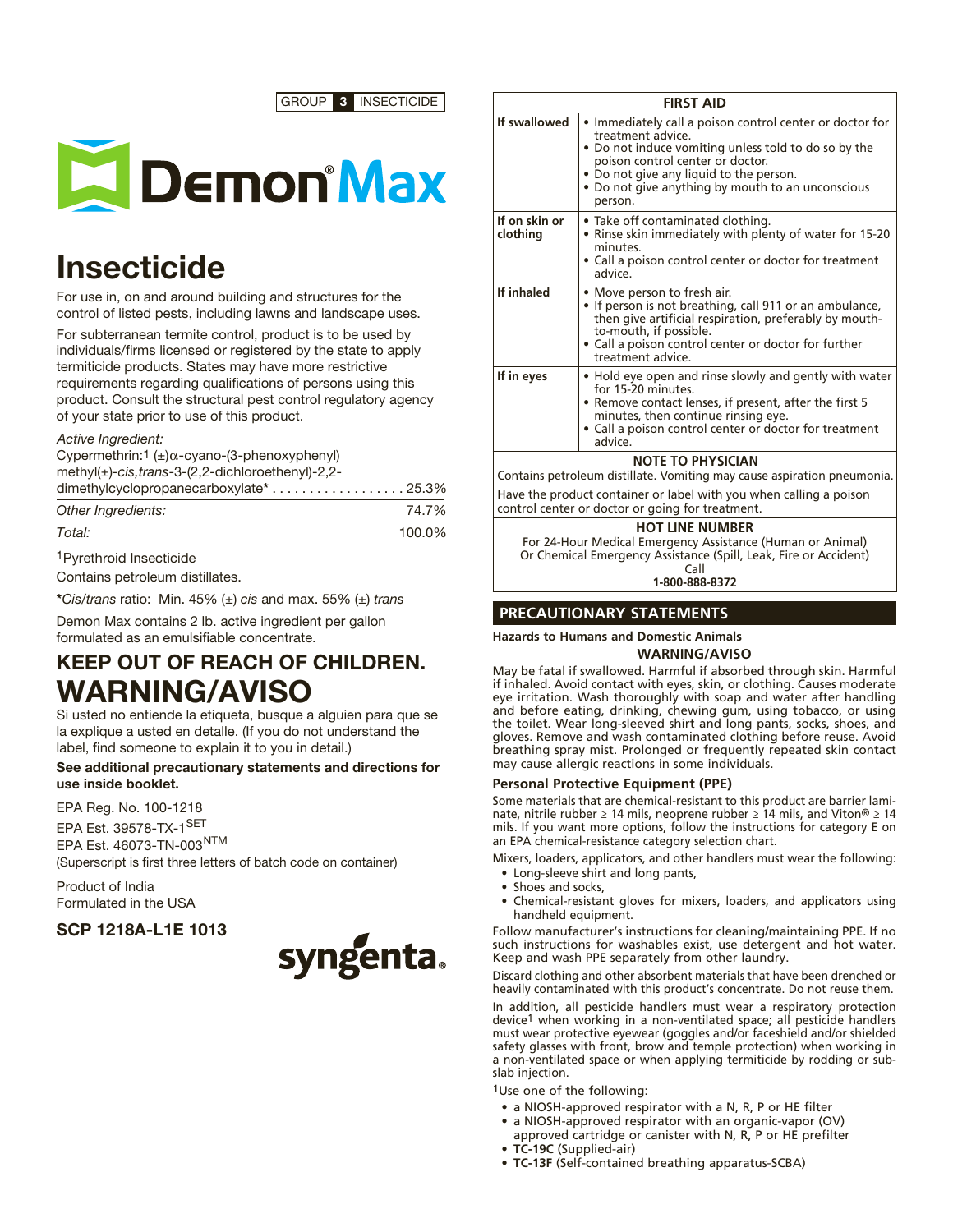## **User Safety Recommendations**

- Users should wash hands before eating, drinking, chewing gum, using tobacco, or using the toilet.
- Users should remove clothing/PPE immediately if pesticide gets inside. Then wash thoroughly and put on clean clothing.
- Users should remove PPE immediately after handling this product. As soon as possible, wash thoroughly and change into clean clothing.

## **Environmental Hazards**

This pesticide is extremely toxic to fish and aquatic invertebrates. Do not apply directly to or near water. Drift and run-off may be hazardous to fish in water adjacent to treated areas. Do not contaminate water when disposing of equipment wash water or rinsate. See **Directions for Use** for additional requirements.

This product is highly toxic to bees exposed to direct treatment on blooming crops or weeds. Do not apply this product or allow it to drift to blooming crops or weeds while bees are actively visiting the treatment area.

*For Treatment of Preconstruction Lumber and Logs:* Do not discharge effluent containing this product into lakes, streams, ponds, estuaries, oceans, or other waters unless in accordance with the requirements of a National Pollutant Discharge Elimination System (NPDES) permit and the permitting authority has been notified in writing prior to discharge. Do not discharge effluent containing this product to sewer systems without previously notifying the local sewage treatment plant authority. For guidance contact your State Water Board or Regional Office of the EPA.

## **Physical and Chemical Hazards**

Do not use or store near heat or open flame.

# **CONDITIONS OF SALE AND LIMITATION OF WARRANTY AND LIABILITY**

**NOTICE:** Read the entire Directions for Use and Conditions of Sale and Limitation of Warranty and Liability before buying or using this product. If the terms are not acceptable, return the product at once, unopened, and the purchase price will be refunded.

The Directions for Use of this product must be followed carefully. It is impossible to eliminate all risks inherently associated with the use of this product. Ineffectiveness or other unintended consequences may result because of such factors as manner of use or application, weather, presence of other materials or other influencing factors in the use of the product, which are beyond the control of SYNGENTA CROP PROTECTION, LLC or Seller. To the extent permitted by applicable law, Buyer and User agree to hold SYNGENTA and Seller harmless for any claims relating to such factors.

SYNGENTA warrants that this product conforms to the chemical description on the label and is reasonably fit for the purposes stated in the Directions for Use, subject to the inherent risks referred to above, when used in accordance with directions under normal use conditions. To the extent permitted by applicable law: (1) this warranty does not extend to the use of this product contrary to label instructions or under conditions not reasonably foreseeable to or beyond the control of Seller or SYNGENTA, and (2) Buyer and User assume the risk of any such use. TO THE EXTENT PERMITTÉD BY APPLICABLE LAW, SYNGENTA MAKES NO WARRANTIES OF MERCHANTABILITY OR OF FITNESS FOR A PARTICULAR PURPOSE NOR ANY OTHER EXPRESS OR IMPLIED WARRANTY EXCEPT AS WARRANTED BY THIS LABEL.

To the extent permitted by applicable law, in no event shall SYNGENTA be liable for any incidental, consequential or special damages resulting from the use or handling of this product. **TO THE EXTENT PERMITTED BY APPLICABLE LAW, THE EXCLUSIVE REMEDY OF THE USER OR BUYER, AND THE EXCLUSIVE LIABILITY OF SYNGENTA AND SELLER FOR ANY AND ALL CLAIMS, LOSSES, INJURIES OR DAMAGES (INCLUDING CLAIMS BASED ON BREACH OF WARRANTY, CONTRACT, NEGLIGENCE, TORT, STRICT LIABILITY OR OTHERWISE) RESULTING FROM THE USE OR HANDLING OF THIS PRODUCT, SHALL BE THE RETURN OF THE PURCHASE PRICE OF THE PRODUCT OR, AT THE ELECTION OF SYNGENTA OR SELLER, THE REPLACEMENT OF THE PRODUCT.**

SYNGENTA and Seller offer this product, and Buyer and User accept it, subject to the foregoing Conditions of Sale and Limitation of Warranty and Liability, which may not be modified except by written agreement signed by a duly authorized representative of SYNGENTA.

## **DIRECTIONS FOR USE**

It is a violation of Federal law to use this product in a manner inconsistent with its labeling.

Do not apply this product in a way that will contact any person or pet, either directly or through drift. Keep people and pets out of the area during application. Exit area immediately and remain outside the treated area until sprays have dried.

## **GENERAL RESTRICTIONS AND PRECAUTIONS**

For best results, thoroughly wash out sprayer and screen with water and detergent before using Demon Max.

## **Resistance Management**

Demon Max is a Group 3 insecticide that contains the active ingredient cypermethrin. Due to the inherent risk of the development of resistance to any pesticide product, it is strongly advised that Demon Max be used in a sound resistance-management program.

It is recommended that the following resistance-management practices be used, including, but not limited to:

- rotating Demon Max with products having different modes of action
- avoiding treatment of successive generation with Demon Max
- using labeled rates at the specified spray intervals.

For additional information about implementing these or other resistance management practices, consult an Extension advisor or company representative.

## **INDOOR USE RESTRICTIONS**

- Do not use water-based sprays in or on conduits, motor housings, junction boxes, switch boxes, or other live electrical equipment because of possible shock hazard.
- • During indoor surface application, do not allow dripping or run-off to occur. During any application to overhead interior areas of structure, cover surface below with plastic shielding or similar material.
- Do not apply this product in any rooms being used as a living, eating or recovery area by patients, the elderly, or the infirm when they are in the room.
- Do not apply to classrooms when in use.
- Do not apply to areas of institutions (including libraries, sport facilities, etc.) when occupants are present in the immediate treatment area.
- Do not use as a space spray. Use only in well-ventilated areas.
- • Do not use concentrate or emulsion in fogging equipment.
- • Do not use in food areas of food-handling establishments, restaurants, or other areas where food is commercially prepared or processed. Do not use in serving areas while food is exposed or facility is in operation. Serving areas are areas where prepared foods are served, such as dining rooms, but excluding areas where foods may be prepared or held. In the home, all food-processing surfaces and utensils should be covered during treatment or thoroughly washed before use. Exposed food should be covered or removed.
- Do not use in warehouses while raw agricultural commodities for food or feed, and/or raw or cured tobacco are being stored. Do not use in greenhouses where crops for food or feed are grown.
- Do not apply to pets. Remove birds and other pets before application. Cover any water inhabited by fish (such as aquariums and ornamental fish ponds) during treatment, and turn aquarium systems off.

## **OUTDOOR USE RESTRICTIONS**

- Do not apply directly to impervious horizontal surfaces such as sidewalks, driveways, and patios except as a spot or crack-and-crevice treatment. During application, do not allow pesticide to enter or runoff into storm drains, drainage ditches, gutters or surface waters.
- All outdoor applications must be limited to spot or crack-andcrevice treatments only, except for the following permitted uses:
	- 1. Treatment to soil or vegetation around structures:
- 2. Applications to lawns, turf, and other vegetation;
- 3. Applications to building foundations, up to a maximum height of 3 feet above grade;
- 4. Applications to underside of eaves, soffits, doors, or windows permanently protected from rainfall by a covering, overhang, awning, or other structure;
- 5. Applications around potential pest entry points into buildings, when limited to a surface band not to exceed one inch in width;
- 6. Applications made through the use of a coarse, low-pressure spray to only those portions of surfaces that are directly above bare soil, lawn, turf, mulch or other vegetation, as listed on this label, and not over an impervious surface, drainage or other condition that could result in runoff into storm drains, drainage ditches, gutters, or surface waters, in order to control occasional invaders or aggregating pest.
- Do not water treated area to the point of run-off.
- Do not make applications during rain.
- Do not apply directly to sewers or drains, or to any area like a gutter where drainage to sewers, storm drains, water bodies, or aquatic habitat can occur, except as directed by this label.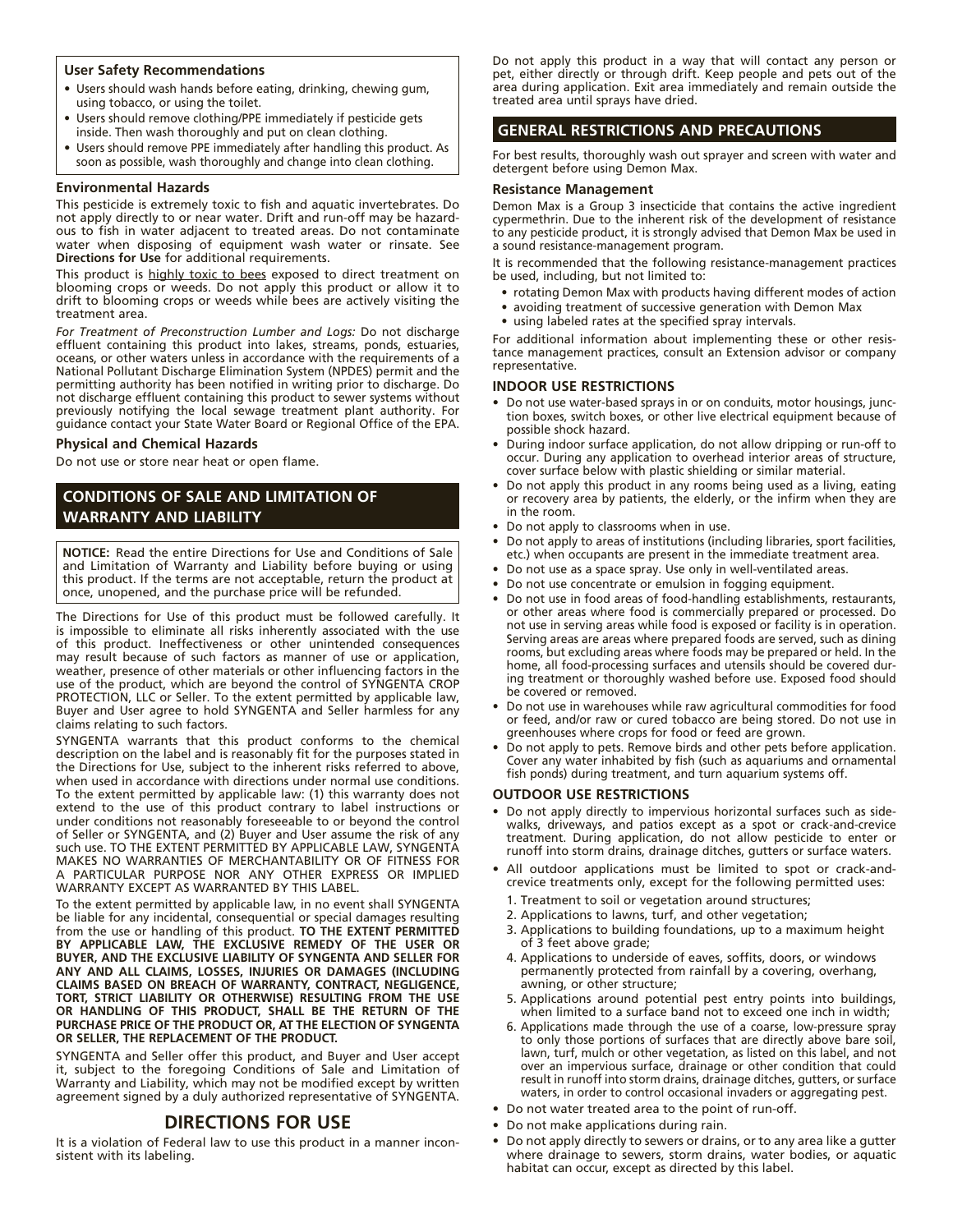## **Applications around Swimming Pools**

- Do not apply directly into sewers or drains, or to any area like a gutter where drainage to storm sewers, water bodies, or aquatic habitat can occur. Do not allow the product to enter any drain during or after application.
- Do not apply directly to swimming pools or swimming pool systems.
- This product may be applied as a broadcast treatment to lawns and other vegetated areas around swimming pools, or as a spot treatment or crack-and-crevice treatment to impermeable surfaces (such as tiled walkways) around pools.

## **Application in and on Boats**

- Do not apply to boat surfaces which contact water. Broadcast applications to exterior surfaces of boats are prohibited. Spot treatments may be made to exterior surfaces that do not contact water.
- Use inside boats, ships, and other vessels is permitted. Do not allow product to drain or wash off into water bodies or other aquatic habitat.

## **CAUTION ON APPLICATION TO VINYL SIDING**

Each year prior to an application to vinyl siding, treat a small area on each side of the structure where weathering is most severe, allow to dry, and observe for staining. Some types of vinyl siding, particularly if aged or weathered, may show some staining after application of an emulsifiable concentrate product. To completely eliminate the potential risk associated with staining, it is suggested that a water-based product such as Demand® CS be used.

# **TERMITE CONTROL - GENERAL INFORMATION**

Demon Max provides control of subterranean termites (including eastern subterranean, western subterranean, desert termite, and Formosan subterranean termite), and when applied to wood, may be used for spot treatment of drywood termites (*Incisitermes* spp.).

Chemicals for soil treatment are used to establish a barrier against subterranean termite attack. The chemical emulsion must be adequately dispersed in the soil to provide a barrier between the wood in the structure and the termite colonies in the soil.

For the effective use of this product, it is necessary that the service technician be familiar with current control practices including trenching, rodding, sub-slab injection, and low-pressure spray applications. These techniques must be correctly employed to prevent or control infestations by subterranean termite species of *Reticulitermes, Zootermopsis, Heterotermes* and *Coptotermes* (Formosan termite). Choice of appropriate procedures should include consideration of such variable factors as the design of the structure, water table, soil type, soil compaction, grade conditions, location and type of domestic water supplies and drainage systems. The biology and behavior of the termite species involved are important factors to be known as well as suspected location of the colony and severity of the infestation within the structure to be protected.

Effective termite control also includes elimination of termite access to moisture by recommending repair of faulty construction grade and/or plumbing. Remove all wood and cellulose-containing debris in contact with soil from crawl spaces, porches, and around foundations.

For advice concerning current control practices with relation to the specific local conditions, consult resources in structural pest control and the State regulatory agency.

## **TERMITE CONTROL – USE RESTRICTIONS**

- When treating adjacent to an existing structure, the applicator must check the area to be treated, and immediately adjacent areas of the structure, for visible and accessible cracks and holes to prevent any leaks or significant exposures to persons occupying the structure. People present or residing in the structure during application must be advised to remove their pets and themselves from the structure if they see any signs of leakage. After application, the applicator is required to check for leaks.
- All leaks resulting in the deposition of termiticide in locations other than those prescribed on this label must be cleaned up prior to leaving the application site. Do not allow people or pets to contact contaminated areas or to reoccupy the contaminated area until the clean-up is completed.
- Use anti-backflow equipment or procedures to prevent siphonage of pesticide back into water supplies.

Care should be taken that the treatment solution is not introduced into the gravel and/or pipe drainage system which may be located on the exterior of the foundation in close proximity to the footing of the structure.

# **SUBTERRANEAN TERMITE CONTROL (Including Eastern, Western, And Formosan Termites)**

## **USE DIRECTIONS**

Whenever possible, make termite control applications near the structure foundation using soil injections.

Apply a 0.25%-0.50% emulsion to establish subsurface termite control barriers as specified on product labeling.

Consult State and local specifications for recommended distance of treatment areas from wells or, if such regulations do not exist, refer to Federal Housing Administration Specifications for guidance.

## **MIXING DIRECTIONS**

Mix the termiticide in the following manner:

- 1. Fill tank 1/4 to 1/3 full with water.
- 2. Start pump to begin by-pass agitation and place end of treating tool in tank to allow circulation through hose.
- 3. Add appropriate amount of Demon Max.
- 4. Add remaining amount of water.
- 5. Let pump run and allow recirculation through the hose for 2-3 minutes.

## **USE DILUTIONS**

|                             | <b>Tank Size</b>    |             |              |          |
|-----------------------------|---------------------|-------------|--------------|----------|
| <b>Emulsion</b>             | 1 Gal               |             |              | 25 Gal   |
| Concentration<br>(% active) | Demon<br>Max        | Water       | Demon<br>Max | Water    |
| 0.25                        | $1.3 \text{ fl oz}$ | 126.7 fl oz | 32.0 fl oz   | 24.8 gal |
| 0.50                        | $2.6 \text{ fl oz}$ | 125.4 fl oz | 64.0 fl oz   | 24.5 gal |
| 1.00                        | $5.1 f$ l oz        | 122.0 fl oz | 128.0 fl oz  | 24.0 gal |

|                                    | <b>Tank Size</b> |          |              |                |
|------------------------------------|------------------|----------|--------------|----------------|
| <b>Emulsion</b>                    | 50 Gal           |          |              | <b>100 Gal</b> |
| <b>Concentration</b><br>(% active) | Demon<br>Max     | Water    | Demon<br>Max | Water          |
| 0.25                               | $0.5$ gal        | 49.5 gal | $1.0$ gal    | 99.0 gal       |
| 0.50                               | $1.0$ gal        | 49.0 gal | $2.0$ gal    | 98.0 gal       |
| 1.00                               | $2.0$ gal        | 48.0 gal | $4.0$ gal    | 96.0 gal       |

Common units of measure:

1 pint = 16 fluid ounces (fl oz)

1 gallon =  $4$  quarts =  $8$  pints = 128 fluid ounces (fl oz)

## **APPLICATION VOLUMES**

To provide maximum control and protection against termite infestation, apply the specified volume of the finished water and active ingredient emulsion as set forth in the use directions section of this label. If soil will not accept the labeled application volume, the volume may be reduced provided there is a corresponding increase in concentration so that the amount of active ingredient applied to the soil remains the same. See **Volume Adjustment Chart** for specific information.

**Note:** Large reductions of application volume reduce the ability to obtain a continuous barrier. Variance is allowed when volume and concentration are consistent with label directed rates and a continuous barrier can still be achieved.

**Note:** When volume is reduced, the hole spacing for sub-slab injection and soil rodding may require similar adjustments to account for lower volume dispersal of the termiticide in the soil. Volume adjustments at 1% are not recommended for sub-slab injection.

| <b>Volume Adjustment Chart</b>                                |                   |             |                        |  |
|---------------------------------------------------------------|-------------------|-------------|------------------------|--|
| <b>Volume Allowed</b>                                         | Rate (% Emulsion) |             |                        |  |
| Horizontal                                                    | 0.25%             | 0.5%        | 1.0%                   |  |
| (gallons emulsion/<br>10 sq $ft)$                             | 1 gal             | $0.5-1$ gal | $0.25 -$<br>$0.5*$ gal |  |
| Vertical<br>(gallons emulsion/<br>$10 \text{ lin } \text{ft}$ | 4 gal             | $2-4$ gal   | $1-2*$ gal             |  |

**\***Not recommended for sub-slab injection.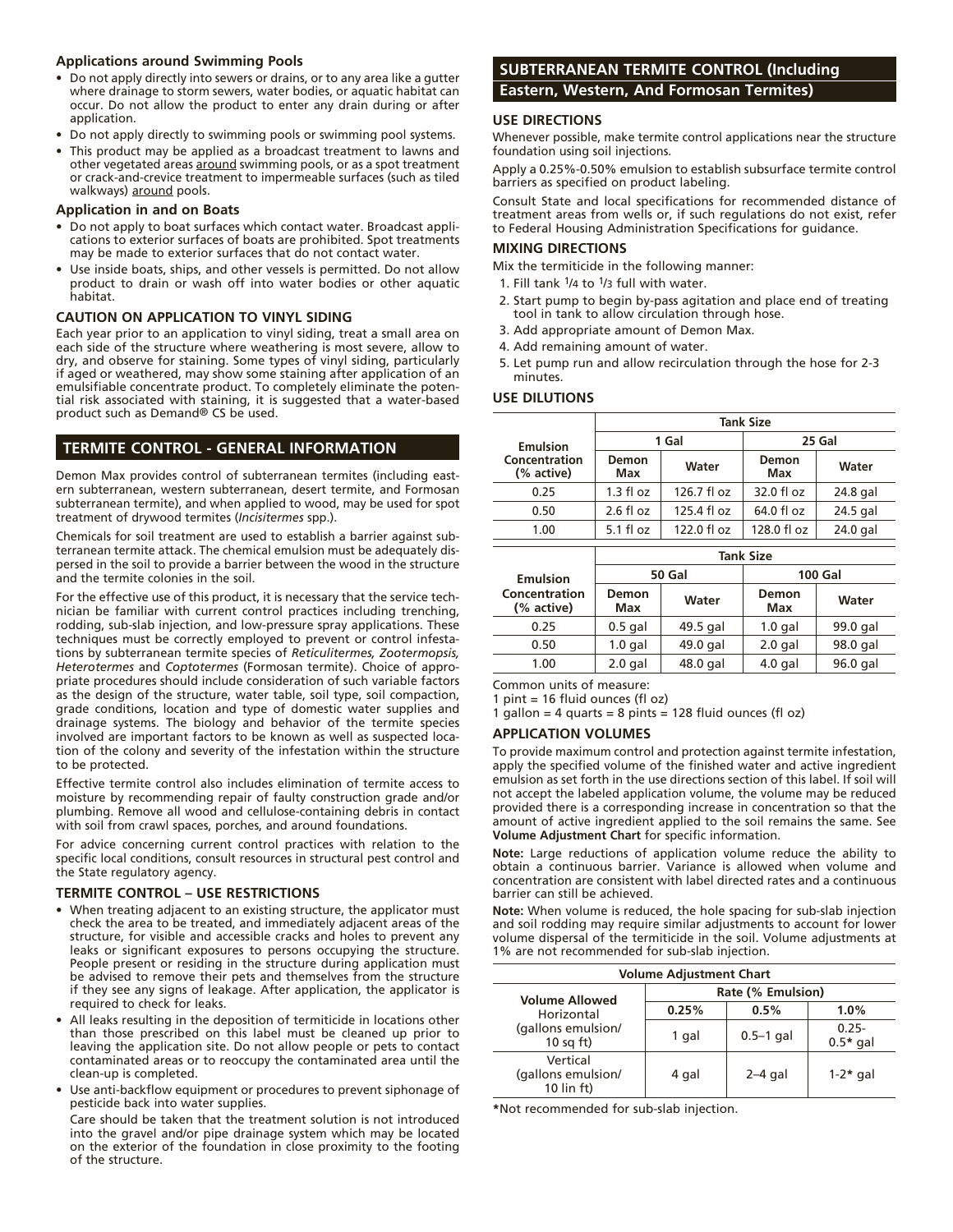## **PRECONSTRUCTION SUBTERRANEAN TERMITE TREATMENT**

Effective preconstruction subterranean termite control requires the establishment of an unbroken vertical and/or horizontal chemical barrier between wood in the structure and the termite colonies in the soil.

#### **USE RESTRICTIONS**

- Prior to each application, applicators must notify the general contractor, construction superintendent, or similar responsible party of the intended termiticide application and intended sites of application and instruct the responsible person to notify construction workers and other individuals to leave the area to be treated during application and until the termiticide is absorbed into the soil.
- The treatment site must be covered prior to a rain event in order to prevent run-off of the pesticide into non-target areas.
- The applicator must either cover the soil her/himself or provide written notification of the requirement to the contractor on site and to the person commissioning the application (if different than the contractor). If notice is provided to the contractor or the person commissioning the application, then they are responsible under FIFRA to ensure that: 1) if the concrete slab cannot be poured over the treated soil within 24 hours of application, the treated soil is covered with a waterproof covering (such as polyethylene sheeting); and, 2) the treated soil is covered if precipitation is predicted to occur before the concrete slab is scheduled to be poured.
- Do not treat soil that is water-saturated or frozen.
- Do not treat when raining.
- Do not allow treatment to run off from the target area.
- Do not apply within 10 feet of storm drains. Do not apply within 25 feet of aquatic habitats (such as, but not limited to, lake, reservoirs, rivers, permanent streams, marshes or natural ponds, estuaries, and commercial fish farm ponds).
- Do not make on-grade applications when sustained wind speeds are above 10 mph (at application site) at nozzle-end height.

To meet Federal Housing Administration termite-proofing requirements, follow the latest edition of the Housing and Urban Development (H.U.D.) Minimum Property Standards.

#### **DO NOT APPLY AT A LOWER DOSAGE AND/OR CONCENTRATION THAN SPECIFIED ON THIS LABEL FOR APPLICATIONS PRIOR TO THE INSTALLATION OF THE FINISHED GRADE.**

After grading is completed and prior to pouring of the slab, slabsupported or constructed porches, and other critical areas, make the following treatments:

#### **HORIZONTAL BARRIERS**

Horizontal barriers may be established in areas intended for covering such as floors, porches, and other critical areas; application shall be made by a low-pressure spray (less than 50 psi at the nozzle).

Apply the emulsion at the rate of 1 gal/10 sq ft to fill dirt. If fill is washed gravel or other coarse material, apply the emulsion at the rate of 1-1/2 gal/10 sq ft. If concrete slabs cannot be poured over soil the same day it has been treated, a waterproof cover, such as polyethylene sheeting, should be placed over the soil. This is not necessary if foundation walls have been installed around the treated soil.

#### **VERTICAL BARRIERS**

Vertical barriers may be established around the base of foundations, plumbing, back-filled soil against foundation walls, and other critical areas; applications may be made by trenching and rodding into the trench or trenching. Apply the emulsion at the rate of 4 gal/10 lin ft/ ft of depth. For example, a footing 3 ft deep would require 12 gal of emulsion/10 lin ft.

When treating foundations deeper than 4 ft, apply the termiticide as the backfill is being replaced, or, if the construction contractor fails to notify the applicator to permit this, treat the foundation to a minimum depth of 4 ft after the backfill has been installed. The applicator must trench and rod into the trench or trench along the foundation walls and around pillars and other foundation elements, at the rate prescribed, from grade to a minimum depth of 4 ft. When the top of the footing is exposed, the applicator must treat the soil adjacent to the footing to a depth not to exceed the bottom of the footing. **However, in no case should a structure be treated below the footing.**

A trench need not be wider than 6 inches. Rod from the base of a shallow trench to the top of the footings. Low-pressure spray (less than 50 psi at the nozzle) may be used to treat soil which will be replaced in the trench. Mix the emulsion with the soil as it is being replaced in the trench.

Soil should be treated around sewer lines, plumbing, or around any other utility extending from the soil through a slab.

## **HOLLOW MASONRY UNITS OF THE FOUNDATION AND/OR BASEMENT WALL (BELOW GRADE)**

Treat so as to make a continuous chemical barrier in the voids. Apply the emulsion at the rate of 2 gal/10 lin ft. Apply the emulsion so it will reach the footing.

## **HOLLOW MASONRY UNITS OF THE FOUNDATION**

You may drill and treat voids in multiple masonry elements of the structure extending from the structure to the soil in order to create a continuous treatment barrier in the area to be treated. Apply at the rate of 2 gal of emulsion/10 lin ft of footing using a nozzle pressure of less than 25 psi. When using this treatment, access holes must be drilled below the sill plate and should be as close as possible to the footing as is practical. Treatment of voids in block or rubble foundation walls must be closely examined; applicators must inspect areas of possible runoff as a precaution against application leakage in the treated areas. Some areas may not be treatable or may require mechanical alteration prior to treatment.

All leaks resulting in the deposition of termiticide in locations other than those prescribed on this label must be cleaned up prior to leaving the application site. Do not allow people or pets to contact contaminated areas or to reoccupy the contaminated areas of the structure until the clean-up is completed.

Not for use in voids insulated with rigid foam.

## **CRAWL SPACES**

For crawl spaces apply at the rate of 4 gal of emulsion/10 lin ft/ft of depth from grade to the top of the footing. Application may be made by trenching and rodding into the trench or trenching. If the footing is exposed at or above grade, application should be made with special care to avoid washout around footing. Treatment should include both sides of foundation and around all piers and pipes.

- Rod holes should be spaced to provide a continuous chemical barrier.
- Trench need not be wider than 6 inches nor below the foundation. The emulsion should be mixed with the soil as it is being replaced in the trench.

## **POST-CONSTRUCTION TREATMENTS**

Post-construction applications may be made by sub-slab injection, trenching and rodding into the trench or trenching using low-pressure spray not exceeding 25 psi at the nozzle.

For applications made after the final grade is installed, the applicator must trench and rod into the trench or trench along the foundation walls and around pillars and other foundation elements, at the rate prescribed, from grade to the top of the footing. When the footing is more than 4 ft below grade, the applicator must trench and rod into the trench or trench along the foundation walls at the rate prescribed to a minimum depth of  $\overline{4}$  ft. The actual depth of treatment will vary depending on soil type, degree of compaction, and location of termite activity. When the top of the footing is exposed, the applicator must treat the soil adjacent to the footing to a depth not to exceed the bottom of the footing. **However, in no case should a structure be treated below the footing.**

Do not apply emulsion until locations of heat or air-conditioning ducts, vents, and water and sewer (or plumbing) lines are known and identified. Caution must be taken to avoid contamination of these structural elements and airways.

#### **After Treatment**

All holes in commonly occupied areas into which material has been applied must be plugged. Plugs must be in a non-cellulose material or covered by an impervious, non-cellulose material.

#### **SLAB-ON-GRADE**

Apply the emulsion at the rate of 4 gal/10 lin ft/ft of depth. Application shall be made by sub-slab injection, trenching and rodding into the trench or trenching. Injectors should not extend below the tops of the footings.

Treat the soil from grade to the top of the footing along the outside and, where necessary, along the inside of the foundation perimeter. Treatment may also be required along one side of a partition wall (especially where the wall is connected to the floor by fixtures inserted in the slab) and along cracks, expansion joints, and other critical areas.

Drill holes should be spaced about 10-24 inches apart to provide a continuous chemical barrier. (For best results, application should be made with a lateral dispersion nozzle.)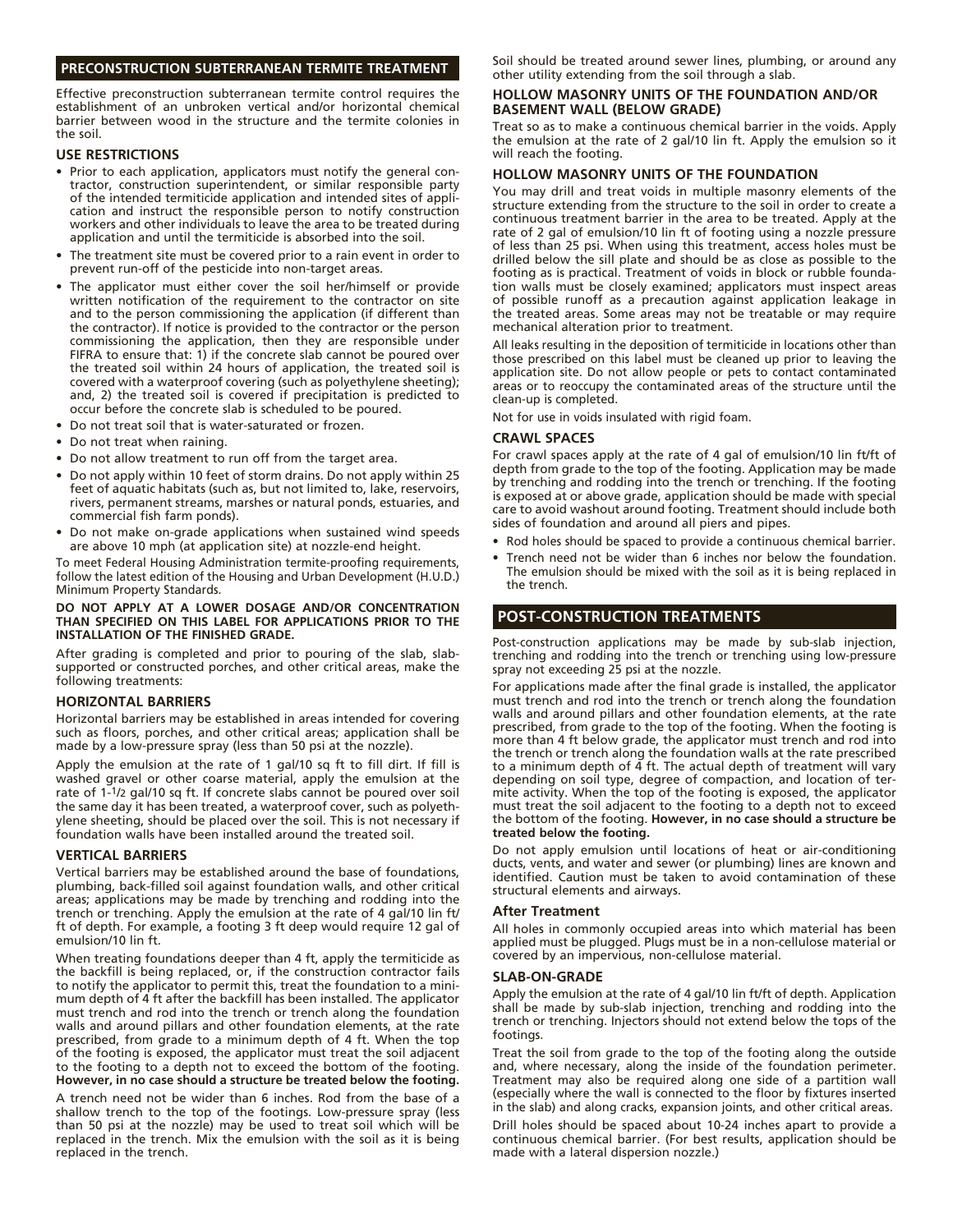Where necessary, drill through the foundation walls from the outside and inject the chemical just beneath the slab or along the inside of the foundation.

Along the outside of the foundation walls where shallow foundations exist (1 ft or less), dig a narrow trench approximately 6 inches wide and not below the top of the footing. Apply the emulsion at the rate of 2 gal/10 lin ft. As the soil is being replaced into the trench, apply another 2 gal/10 lin ft to the backfill.

When making soil applications to the foundations extending deeper than 1 ft, follow instructions under **Basements-Outside Perimeter**. (See exception for monolithic slabs immediately following.)

**Note:** For monolithic slab construction, a vertical barrier may be established along the outside of foundation walls from grade to the bottom of the monolithic poured concrete foundation. Where the foundation extends deeper than 1 ft, rod holes should not extend beneath the bottom of the monolithic poured concrete foundation.

## **HOLLOW MASONRY UNITS OF FOUNDATION WALLS**

Drill and treat voids in multiple masonry elements of the structure extending from the structure to the soil in order to create a continuous treatment barrier in the area to be treated. Apply at the rate of 2 gal of emulsion/10 lin ft of footing using a nozzle pressure of less than 25 psi. When using this treatment, access holes must be drilled below the sill plate and should be as close as possible to the footing as is practical. Treatment of voids in block or rubble foundation walls must be closely examined; applicators must inspect areas of possible runoff as a precaution against application leakage in the treated areas. Some areas may not be treatable or may require mechanical alteration prior to treatment.

All leaks resulting in the deposition of termiticide in locations other than those prescribed on this label must be cleaned up prior to leaving the application site. Do not allow people or pets to contact contaminated areas or to reoccupy the contaminated areas of the structure until the clean-up is completed.

Not for use in voids insulated with rigid foam.

When treating behind veneer, care should be taken not to drill beyond the veneer. If concrete blocks are behind the veneer, both the blocks and the veneer may be drilled and treated at the same time.

## **BASEMENTS**

Apply the emulsion at the rate of 4 gal/10 lin ft/ft of depth from the grade to the top of the footing. For example, a footing 3 ft deep would require 12 gal of emulsion/10 lin ft. Application shall be made by subslab injection, trenching, and rodding into the trench or trenching.

#### **Inside**

Treatment may be required along inside of foundation walls and along one side of interior partition walls (or bearing walls), especially where the wall is connected by fixtures inserted in the floor. Application may also be necessary around sewer pipes, floor drains, conduits, or any cracks in the basement floor. Drill holes should be spaced about 10-24 inches apart to provide a continuous chemical barrier.

**Note:** Sandy soils will tend to give less lateral dispersion than clay soils. Spacing should be determined by soil type.

#### **Outside Perimeter**

Applications must be made by trenching and rodding into the trench or trenching. When rodding from grade or from the bottom of a shallow trench, rod holes should be spaced in a manner that will allow for application of a continuous chemical barrier. Rod holes should not extend beneath the top of the footings.

A trench need not be wider than 6 inches. Rod from the base of a shallow trench to the top of the footings. Low-pressure spray (not exceeding 25 psi) may be used to treat soil which will be replaced in the trench. Mix the emulsion with the soil as it is being replaced in the trench.

#### **ACCESSIBLE CRAWL SPACES**

For crawl spaces, apply vertical termiticide barriers at the rate of 4 gal of emulsion/10 lin ft/ft of depth from grade to the top of the footing or, if the footing is more than 4 ft below grade, to a minimum depth of 4 ft. Apply by trenching and rodding into the trench, or trenching. Treat both sides of foundation and around all piers and pipes. Where physical obstructions, such as concrete walkways adjacent to foundation elements, prevent trenching, treatment may be made by rodding alone. When soil type and/or conditions make trenching prohibitive, rodding may be used. When the top of the footing is exposed, the applicator must treat the soil adjacent to the footing to a depth not to exceed the bottom of the footing. Read and follow the mixing and use direction section of the label if situations are encountered where the soil will not accept the full application volume.

- • Rod holes and trenches must not extend below the bottom of the footing.
- Rod holes must be spaced so as to achieve a continuous chemical barrier but in no case more than 12 inches apart.
- Trenches must be a minimum of 6 inches deep or to the bottom of the footing, whichever is less, and need not be wider than 6 inches. When trenching in sloping (tiered) soil, the trench must be stepped to ensure adequate distribution and to prevent termiticide from running off. The emulsion must be mixed with the soil as it is replaced in the trench.
- When treating crawl spaces, turn off the air circulation system of the structure until application has been completed and all termiticide has been absorbed by the soil.

#### **INACCESSIBLE CRAWL SPACES**

For inaccessible interior areas, such as areas where there is insufficient clearance between floor joists and ground surfaces to allow operator access, excavate, if possible, and treat according to the instructions for accessible crawl spaces. Otherwise, apply one or a combination of the following two methods.

- To establish a horizontal barrier, apply to the soil surface 1 gal of emulsion/10 sq ft overall using a nozzle pressure of less than 25 psi and a coarse application nozzle (e.g., Delavan Type RD Raindrop, RD-7 or larger, or Spraying Systems Co. 8010LP TeeJet or comparable nozzle). For an area that cannot be reached with the application wand, use one or more extension rods to make the application to the soil. Do not broadcast or powerspray with higher pressures.
- To establish a horizontal barrier, drill through the foundation wall or through the floor above and treat the soil perimeter at a rate of 1 gal of emulsion/10 sq ft. Drill spacing must be at intervals not to exceed 16 inches. Many states have smaller intervals so check state regulations which may apply.

When treating crawl spaces, turn off the air circulation system of the structure until application has been completed and all termiticide has been absorbed by the soil.

It is recommended that inadequately ventilated crawl spaces be brought into compliance with FHA Minimum Property Standards specifying 1 sq ft of ventilator opening/150 sq ft of crawl space area.

## **BATH TRAPS**

Where there is exposed soil beneath and around plumbing/waste pipe entrances through a concrete slab, this soil may be treated with 0.5% dilution of this product.

An access door for inspection and treatment should be cut and installed if not already present. After inspection and removal of any wood (form boards) or cellular debris, treat the soil by rodding and/or drenching with 0.5% emulsion of this product.

## **TERMITE RETREATMENT**

Retreatment for subterranean termites can only be performed if there is clear evidence of re-infestation or disruption of the barrier due to construction, excavation, or landscaping and/or evidence of the breakdown of the termiticide barrier in the soil. These vulnerable or re-infested areas may be retreated in accordance with application techniques described in this product's labeling. The timing and type of these retreatments will vary, depending on factors such as termite pressure, soil types, soil conditions and other factors which may reduce the effectiveness of the barrier.

Annual retreatment of the structure is prohibited unless there is clear evidence that re-infestation or barrier disruption has occurred.

## **STRUCTURES WITH WELLS/CISTERNS INSIDE FOUNDATIONS**

Structures that contain wells or cisterns within the foundation of a structure can only be treated using the following techniques:

- 1. Do not treat soil while it is beneath or within the foundation or along the exterior perimeter of a structure that contains a well or cistern. The treated backfill method must be used if soil is removed and treated outside/away from the foundation. The treated backfill technique is described as follows:
	- a) Trench and remove soil to be treated onto heavy plastic sheeting or similar material or into a wheelbarrow.
	- b) Treat the soil at the rate of 4 gal of dilute emulsion per 10 lin ft/ ft of depth of the trench, or 1 gal per 1.0 cu ft of soil. See **Mixing Directions** section of the label. Mix thoroughly into the soil taking care to contain the liquid and prevent runoff or spillage.
	- c) After the treated soil has absorbed the diluted emulsion, replace the soil into the trench.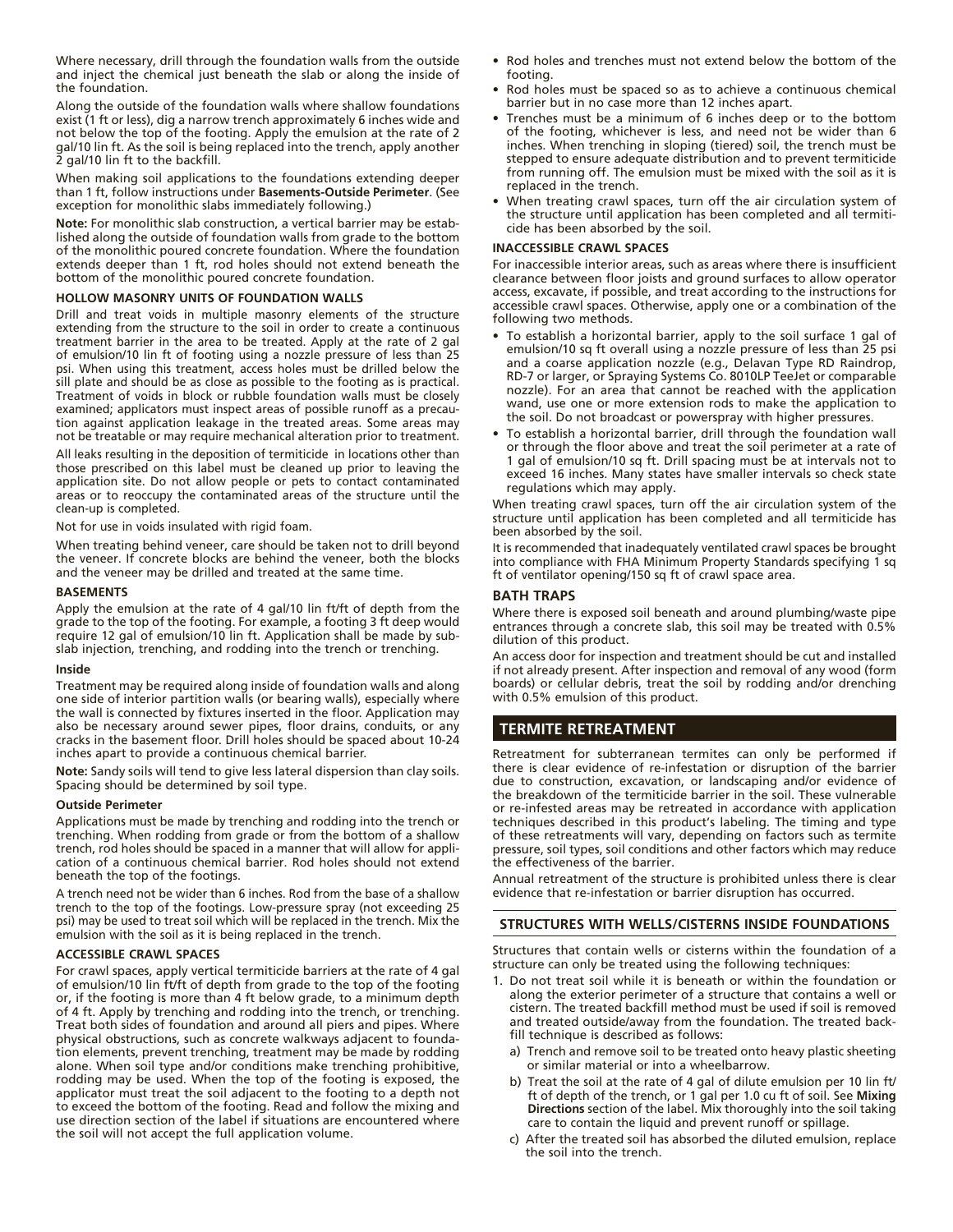2. Treat infested and/or damaged wood in place using an injection technique such as described in the **TREATMENT OF WOOD IN PLACE FOR CONTROL OF TERMITES, CARPENTER ANTS, CARPENTER BEES AND WOOD INFESTING BEETLES** section of this label.

#### **STRUCTURES WITH ADJACENT WELLS/CISTERNS AND/OR OTHER WATER BODIES**

Applicators must inspect all structures with nearby water sources such as wells, cisterns, surface ponds, streams, and other bodies of water and evaluate, at a minimum, the treatment recommendations listed below prior to making an application.

- 1. Prior to treatment, if feasible, expose the water pipe(s) coming from the well to the structure, if the pipe(s) enter the structure within 3 ft of grade.
- 2. Prior to treatment, applicators are advised to take precautions to limit the risk of applying the termiticide into subsurface drains that could empty into any bodies of water. These precautions include evaluating whether application of the termiticide to the top of the footer may result in contamination of the subsurface drain. Factors such as depth to the drain system and soil type and degree of compaction should be taken into account in determining the depth of treatment.
- 3. When appropriate (i.e., on the water side of the structure), the treated backfill technique (described above) can also be used to minimize off-site movement of termiticide.

## **FOAM APPLICATIONS**

Demon Max emulsion may be converted to a foam and the foam used to treat voids to control or prevent termite, ant, bee, and wasp infestations or other arthropods harboring under slabs.

Depending on the circumstances, foam applications may be used alone or in combination with liquid emulsion applications. Applications may be made behind veneers, piers, or chimney bases; into rubble foundations, block voids, or structural voids; under slabs, stoops, or porches; or to the soil in crawlspaces and other similar voids.

Foam and liquid application must be consistent with volume and active ingredient instructions in order to ensure that proper application has been made. The volume and amount of active ingredient are essential to an effective treatment. At least 75% of the labeled liquid emulsion volume of product must be applied, with the remaining percent delivered to appropriate areas using foam application. Refer to label and use recommendations of the foam manufacturer and the foaming equipment manufacturer.

Foam applications are generally a good supplement to liquid treatments in difficult areas, but may be used alone in difficult spots.

**Rates:** Use a 0.25%-1.0% emulsion converted to foam with expansion characteristics from 2-20 times.

**Note:** When using a foaming product be sure that it is compatible with Demon Max.

## **Applications under Slabs or to Soil in Crawl Spaces**

- Applications should be made using Demon Max foam in combination with liquid emulsion applications.
- The total amount of product applied with the combination of foam and liquid emulsion should be equivalent to that of an application using a liquid emulsion only.

## **Applications to Other Areas**

- • Applications may be made using either Demon Max foam alone or in combination with a liquid emulsion.
- Applications may be made behind veneers, piers (concrete or wood), and chimney bases; into rubble foundations, block voids, and structural voids (i.e., between stud walls); and to poles, stumps, and wood in crawl spaces.
- Applications may be made in other areas, which include but are not limited to:
	- Foundations penetrated by utility services,
	- Cracks and expansion joints.
	- Bath traps.
	- Areas where cement constructions have been poured adjacent to the foundation such as stairs, patios and slab additions.

## **POSTS, POLES AND OTHER CONSTRUCTIONS**

Application may be made to create a chemical barrier in the soil around wooden construction such as signs and landscape ornamentation by applying a 0.25-0.5% emulsion. Treat on all sides to create a continuous barrier around posts and poles.

Use 1 gal of emulsion per ft of depth for poles and posts less than 6 inches. in diameter. For larger poles, use 1-1/2 gal of emulsion/ft of depth. For larger constructions, use 4 gal/10 lin ft/ft of depth.

For treatments made during installation, the emulsion may be applied to the soil as it is replaced around the pole or post. Previously installed poles and posts may be treated by subsurface injection or treated by gravity-flow through holes made from the bottom of a trench around the pole or post. Treat on all sides to create a continuous chemical barrier. Apply to a depth of 6 inches below the bottom of the wood. Do not contaminate wells or cisterns.

## **UNDERGROUND SERVICES**

Soil treatment around underground services may be made using a 0.25%- 0.5% Demon Max emulsion to prevent attack by termites and ants.

Examples of underground services are wires, cables, utility lines, pipes and conduits. Services may be within structures or located outside structures, in rights-of-way or to protect long range (miles) or installations of services.

Apply 2-4 gal of emulsion/10 lin ft to the bottom of the trench and allow to soak into the soil. Lay services on the treated soil and cover with approximately 2 inches of fill soil. Apply another 2-4 gal/10 lin ft over the soil surface to complete the treatment barrier. In wide trenches, only treat the soil in the area near the service. It is important to establish a continuous barrier of treated soil surrounding the services.

Where soil conditions will not accept application of specified volume of 0.25% emulsion, the 0.5% emulsion may be applied at one-half the application rate or 2 gal/10 lin ft.

Finish filling the trench with untreated fill soil. The soil where each service protrudes from the ground may be treated by trenching and rodding into the trench or trenching of no more than 1-2 gal of emulsion into the soil.

**Precaution:** Do not treat electrically-active underground services.

## **TREATMENT OF WOOD IN PLACE FOR CONTROL OF TERMITES, CARPENTER ANTS, CARPENTER BEES AND WOOD-INFESTING BEETLES**

In addition to subsurface applications, this product may be used for treating infested wood in place. It can be applied to wood by crackand-crevice tool, coarse fan spray or injection. Overall broadcast spray applications must be limited to attics, crawl spaces, unfinished basements and similar generally unoccupied areas. In occupied indoor areas, treat wood trim and exposed beams by brush or coarse spray directed only onto the wood to be treated.

Use this spray at a rate of 1 gal of diluted spray/1,000 sq ft of surface area.

## **CONTROL OF WOOD-INFESTING BEETLES**

To control wood-infesting insects such as powderpost beetle (*Lyctidae*), false powderpost beetles(*Bostrichidae*), deathwatch beetles(*Anobiidae*), old house borers (*Cerambycidae*) and ambrosia beetles (*Scolytidae*) in homes and other structures, apply as a 0.25% emulsion containing Demon Max. For treatment of small areas, apply by brushing the emulsion evenly on wood surfaces. For large or overhead areas, apply as a coarse spray. When spraying overhead interior areas of homes, apartment buildings, etc., cover all surfaces below the area being sprayed with plastic sheeting or other material which could be disposed of by placing in trash if contamination from dripping occurs. Sprayed surfaces should be avoided until spray has totally dried. Do not use in structures occupied by animals to be used for food purposes or which produce products for human consumption.

## **TERMITES ABOVE GROUND**

For control of aerial colonies of subterranean termites (including Formosan termites) or for control of drywood termites in localized areas of infested wood in structures, apply as a 0.1%-0.25% emulsion to voids and galleries in damaged wood and in spaces between wooden members of a structure and between wood and foundations where wood is vulnerable. Application may be made to inaccessible areas by drilling and then injecting the emulsion with a crack-andcrevice injector into the damaged wood or void spaces. Application to attics or crawl spaces, unfinished basements, or voids may be made with a coarse fan spray of 0.1%-0.25% emulsion to control subterranean termites in mud tubes or to kill winged forms of drywood termites. This type of application is not intended to be a substitute for soil treatment of subterranean termites. Make treatments at a rate of 1 gal of the emulsion/1,000 sq ft of surface area.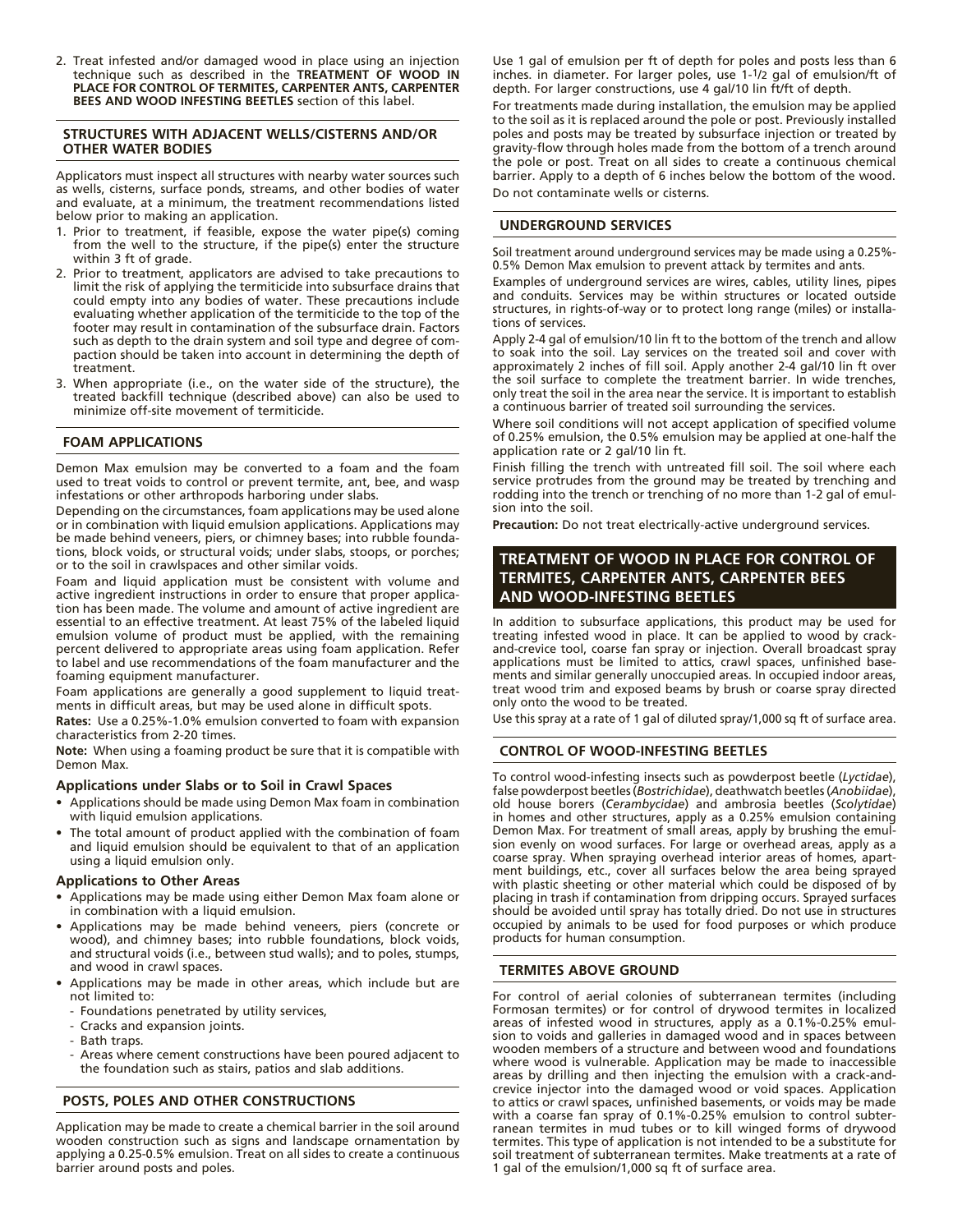For termites active inside trees, utility poles and/or fence posts, drill to find the interior infested cavity and inject 0.1% emulsion using treatment tool with a splashback guard.

Termite carton nests in trees or building voids may be injected with 0.25%-0.50% emulsion using a pointed injection tool. Multiple injection points to varying depths may be necessary. It is desirable to physically remove carton nest material from building voids when such nests are found.

## **CARPENTER ANTS**

For control of carpenter ants in houses and other structures, apply as a 0.25% emulsion for protection up to 5 weeks, a 0.5% emulsion for protection up to 11 weeks, and a 1.0% emulsion for protection up to 1 year, with retreatment semiannually as needed, around doors and windows and other places where carpenter ants enter the premises and where they crawl. Spray into cracks and crevices or through openings or small drilled holes into voids where these ants or their nests are present. Use no more than a sufficient amount of coarse spray to cover the area thoroughly, but not to the point of runoff. Do not exceed 1 gal of dilute emulsion/1,000 sq ft of treated surface.

For carpenter ants active inside trees, utility poles and/or fence posts, drill to find the interior infested cavity and inject 0.25% emulsion, for protection up to 1 week, using a treatment tool with a splashback guard. Reapply under heavy re-infestation pressure.

## **FIREWOOD PROTECTION FROM CARPENTER ANTS**

Prior to laying in firewood, soil beneath the cord(s) may be treated with a 0.25%-0.50% emulsion at 1 gal/10 sq ft to prevent carpenter ant infestation.

## **CARPENTER BEES**

Use a 0.1% emulsion for control of carpenter bees. Liquid may be sprayed directly into gallery entrance holes. Following treatment, the entrance holes may be left open 24 hours to be certain that returning adult bees are killed. When there is no activity, the hole may be closed with wood putty.

## **TREATMENT OF PRECONSTRUCTION LUMBER AND LOGS\***

To protect unseasoned lumber and logs from wood-destroying insects, such as termites, carpenter ants, and beetles (ambrosia, powder-post, old house borers, and others), totally treat wood with a 0.25% to 0.5% emulsion. This solution can be applied by various methods, including spraying, brushing, dipping and pressure treatment. Frequent monitoring of dip and pressure systems are necessary to ensure that the desired level of Demon Max is maintained. Wood can be handled after treatment when dry.

- 1. For dip treatments, the wood should be totally submersed in the solution until thoroughly wet and then allowed to dry in a suitable location. Dipping solutions to which Demon Max has been added should be agitated before use if left unused for long periods of time. Sediment, debris and other deposits should be periodically cleaned from the tank.
- 2. For pressure treatments, the wood should be placed in the treatment chamber, the Demon Max solution added, and the system pressurized up to 250 psi for up to 1 hour, depending on the density and type of wood treated. After the pressure is released and the system drained, the wood should be placed in a suitable location for drying.
- 3. For spray treatments, the wood should be sprayed thoroughly, including back and ends.
- 4. For brush treatments, all parts of wood surfaces should be thoroughly treated.

\*Not approved for use in California.

## **PEST CONTROL IN AND AROUND STRUCTURES -- GENERAL INFORMATION**

For residual pest control in and on buildings and structures and their immediate surroundings and on modes of transport. Permitted areas of use include but are not limited to:

- • industrial buildings, houses, apartment buildings, laboratories, buses, greenhouses
- • the nonfood/feed areas of stores, warehouses, schools, nursing homes, hospitals (non-patient areas), restaurants, hotels, and food manufacturing, processing and servicing establishments, vessels (ships, boats), railcars, trucks, trailers, aircraft (cargo and non-cabin areas only).

Do not use in commercial greenhouses or nurseries. Not for use on plants being grown for sale or other commercial use, or for commercial seed production, or for research purposes. Do not use on food or feed crops.

Demon Max is intended for dilution with water for spray application.

Fill sprayer with the desired volume of water and add Demon Max. Close and shake before use in order to ensure proper mixing. Shake or re-agitate sprayer before use if spraying is interrupted. Make up only as required; repeat treatments when needed.

**KEEP CHILDREN AND PETS OFF TREATED SURFACES UNTIL DRY.**

## **PEST CONTROL IN AND AROUND STRUCTURES – APPLICATION PROCEDURES**

## **RECOMMENDED USE RATES:**

| <b>Pests</b>                                                                                                                                                                                                                                                                                                                                        | <b>Concentration of</b><br><b>Active Ingredient</b> | <b>Dilution</b><br>Rate                            |
|-----------------------------------------------------------------------------------------------------------------------------------------------------------------------------------------------------------------------------------------------------------------------------------------------------------------------------------------------------|-----------------------------------------------------|----------------------------------------------------|
| Ants<br>Asian Cockroaches<br>Boxelder Bugs<br><b>Carpenter Ants</b><br><b>Carpenter Bees</b><br>Centipedes<br>Chiggersb,c<br>Cockroaches<br>(Maintenance)<br>Crickets<br>Earwigs<br>Elm Leaf Beetle <sup>c</sup><br>Firebrats<br>Fleasb<br>Fliesa<br><b>Ground Beetles</b><br><b>Millipedes</b><br>Mosquitoesb<br>Pillbugs<br>Silverfish<br>Sowbugs | 0.1%                                                | $1/2$ fl oz<br>$(1$ tbsp $)$<br>per 1 gal<br>water |
| <b>Bees</b><br>Cockroaches<br>(Clean-out)<br>Scorpions<br><b>Spiders</b><br><b>Ticks</b><br><b>Wasps</b><br><b>Wood-Infesting Beetles</b>                                                                                                                                                                                                           | 0.2%                                                | 1 fl oz<br>$(2$ tbsp)<br>per 1 gal<br>water        |

<sup>a</sup> Not for indoor use in California.<br><sup>b</sup> Outdoor use only.

c Not approved for use in California.

#### **INDOOR USE**

For crack-and-crevice and/or spot application for residual and contact control of ants, carpenter ants, cockroaches, crickets, spiders and certain other insect pests.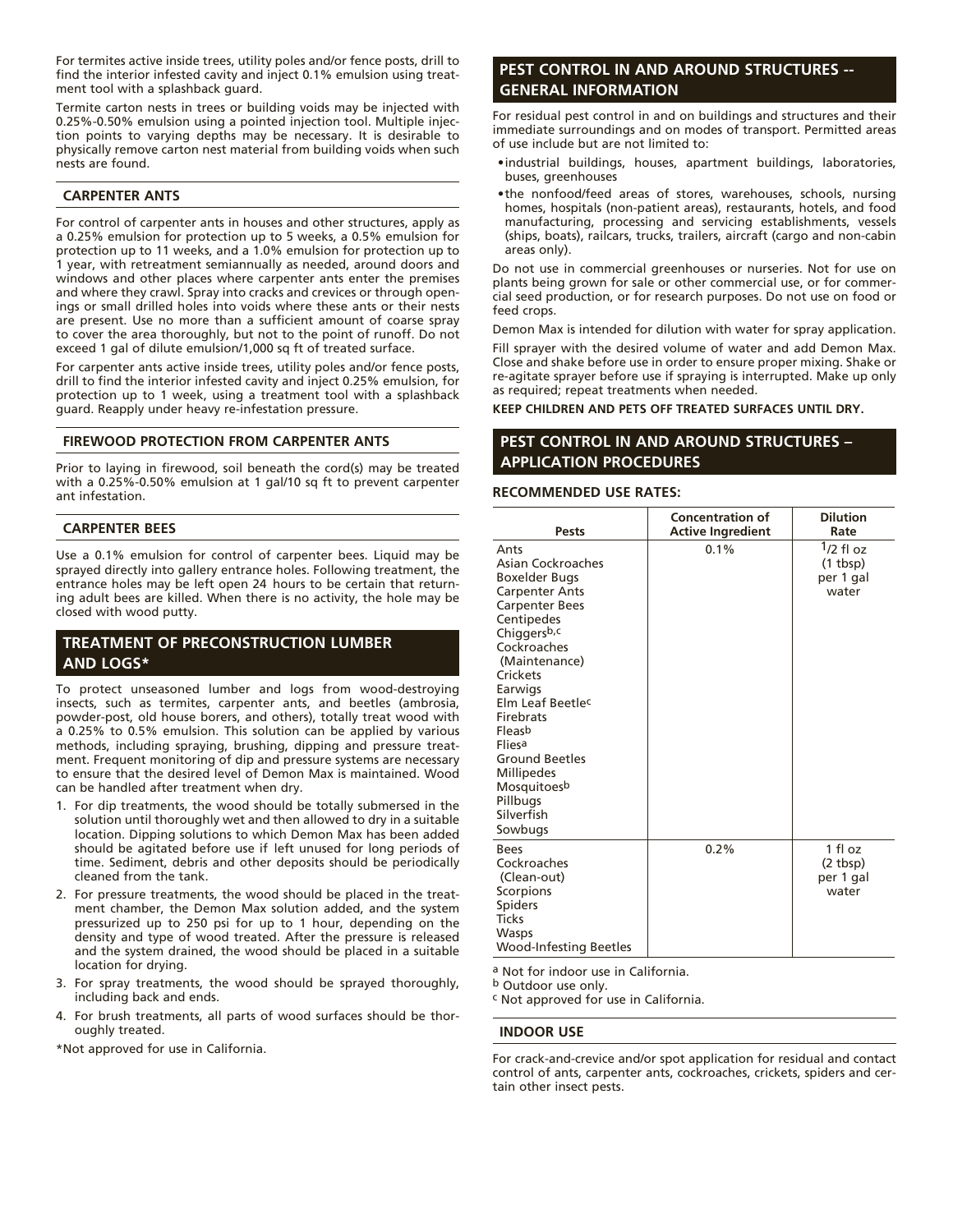## **Cockroaches, Spiders, Crickets, Scorpions, Silverfish, Ticks and Firebrats**

Apply as a crack-and-crevice or spot application to areas where these pests hide, such as baseboards, corners, storage areas, closets, around water pipes, doors and windows, attics and eaves, behind and under refrigerators, cabinets, sinks, furnaces, and stoves, the underside of shelves, drawers and similar areas. Also see **Outdoor Surfaces and Around Buildings**.

## **Ants**

Apply to any trails, around doors and windows and similar areas where ants (including carpenter ants) may be found. Refer to barrier treatment directions to prevent infestation; also see **Outdoor Surfaces and Around Buildings**.

## **Wasps and Bees**

Application to nests should be made late in evening when insects are at rest. Thoroughly spray nest and entrance and surrounding areas where insects alight; also see **Outdoor Surfaces and Around Buildings**.

## **Boxelder Bugs, Sowbugs, Pillbugs, Millipedes, Elm Leaf Beetle and Centipedes**

Apply around doors and windows and similar areas where these pests may be found or where they may enter premises. Spray baseboards, storage areas and other locations. Refer to barrier treatment directions to prevent infestation; also see **Outdoor Surfaces and Around Buildings**.

#### **Flies**

Apply directly to walls, ceilings, window screens, and other fly resting areas as a residual surface treatment. May be used inside residential buildings as well as in and around carports, garages, and storage sheds; also see **Outdoor Surfaces and Around Buildings**.

#### **Scorpions**

Treat and remove accumulations of lumber, firewood, and other materials which serve as harborage sites. Apply as a coarse spray thoroughly but not to the point of drip; also see **Outdoor Surfaces and Around Buildings**.

## **FOOD-HANDLING ESTABLISHMENTS**

(Places other than private residences in which food is held, processed, prepared or served.)

## **Nonfood Areas**

Demon Max may be used as a general, spot or crack-and-crevice treatment in nonfood areas. Similar areas where insects hide or through which insects may enter should be treated.

Examples of nonfood areas include garbage rooms, lavatories, floor drains (to sewers), entries and vestibules, offices, locker rooms, machine rooms, boiler rooms, garages, mop closets and storage (after canning or bottling).

## **Food Areas**

Demon Max is not labeled for use in food areas. Do not use in food areas of food-handling establishments, restaurants or other areas where food is commercially prepared or processed. Do not use in serving areas while food is exposed or facility is in operation. Serving areas are areas where prepared foods are served such as dining rooms but excluding areas where foods may be prepared or held. In the home, all food-processing surfaces and utensils should be covered during treatment or thoroughly washed before use. Exposed food should be covered or removed. Not for use in USDA meat and poultry plants.

Examples of food areas are areas for receiving, storage, packing (canning, bottling, wrapping, boxing), preparing, edible waste storage and enclosed processing systems (mills, dairies, edible oils, syrups). Serving areas (when food is exposed and facility is in operation) also would be considered a food area.

## **OUTDOOR USE**

#### **Under Slabs**

Infestations of arthropods, such as ants, cockroaches and scorpions inhabiting under slab areas may be controlled by drilling and injecting or horizontal rodding and injecting, 1 gal of 0.25%-0.5% emulsion/10 sq ft or 2 gal of emulsion/10 lin ft. Product may also be applied through under-structure insecticidal delivery systems such as piping or flexible tubing mounted under the structure. This treatment is not intended as a substitute for termite control.

#### **In Crawl Spaces**

Broadcast Demon Max as a 0.25% to 0.5% emulsion to all surfaces in crawl spaces to control ants, fleas, cockroaches, scorpions, or other arthropods. Product may also be applied through under-structure insecticidal delivery systems such as piping or flexible tubing mounted under the structure. This treatment is not intended as a substitute for termite control. Treat surfaces thoroughly, but not to point of runoff.

#### **Outdoor Surfaces and around Buildings**

Apply Demon Max as a 0.1% emulsion as a residual treatment to outside surfaces of buildings including, but not limited to, exterior siding foundations, porches, window frames, eaves, patios, garages, refuse dumps, lawns or grass areas adjacent or around private homes, duplexes, townhouses, condominiums, house trailers, apartment complexes, carports, garages, fence lines, storage sheds, barns, and other residential structures, commercial, industrial and institutional buildings. Application may be made to soil, trunks of woody ornamentals or other areas where pests congregate or have been seen. Base need for retreatment upon monitoring for pest presence. See **DIRECTIONS FOR USE: Caution on application to vinyl siding**.

#### **Barrier Treatment for Pests around Structures**

Apply Demon Max as a 0.1% emulsion to a band of soil and vegetation 6-10 ft wide around and adjacent to the structure. Also, treat the foundation of the structure to a height of 2-3 ft. Use a treatment volume of 2-10 gal per 1,000 sq ft. Higher volumes of water may be needed if mulch or leaf litter is present or dense foliage exists. House siding may be treated if boxelder bugs, elm leaf beetles, earwigs, silverfish or other similar pests are present. See **DIRECTIONS FOR USE: Caution on application to vinyl siding**.

## **LAWN AND LANDSCAPE PEST CONTROL**

| Pest                                                                                                                                                     | <b>Specific Instructions and</b><br><b>Recommended Use Rates</b>                                                                                                                                                                                                                                                                                                                                                                                                                                                                                                                                                                                                                                   |
|----------------------------------------------------------------------------------------------------------------------------------------------------------|----------------------------------------------------------------------------------------------------------------------------------------------------------------------------------------------------------------------------------------------------------------------------------------------------------------------------------------------------------------------------------------------------------------------------------------------------------------------------------------------------------------------------------------------------------------------------------------------------------------------------------------------------------------------------------------------------|
| Chinch Bugsa<br>Mole Crickets <sup>a</sup><br>Fleas<br><b>Ticks</b>                                                                                      | For residential lawns, apply Demon Max at<br>the rate of 0.33-0.65 fl oz per 1,000 sq ft in a<br>volume of water sufficient for uniform<br>coverage such as 3-20 gal. Use the lower rate<br>to knock down pests and the higher rate<br>where faster knockdown or greater residual<br>is desired. The maximum application rate<br>on lawns and other turfgrass is 0.44 lb ai/A<br>(0.0101 lb ai/1,000 sq ft). Lawn should not be<br>longer than 3 inches at the time of application.<br>Base need for retreatment upon monitoring<br>for pest presence. Application in combination<br>with compatible surfactants may enhance<br>penetration. Arid climates generally require<br>the higher volume. |
|                                                                                                                                                          | For example refer to Lawn Application Dilution<br>Table.                                                                                                                                                                                                                                                                                                                                                                                                                                                                                                                                                                                                                                           |
| Ants<br>Ant Mounds <sup>a</sup><br>Fire Ants <sup>a</sup>                                                                                                | Drench Method (Ant Mounds, Fire Ants):<br>Apply 1-2 gal of 0.1% Demon Max emulsion<br>to each mound area by sprinkling the mound<br>until it is wet. Treat a 2 ft diameter circle<br>around the mound. For mounds larger than 12<br>inches, the higher volume and wider treatment<br>diameter (up to 4 ft) may be needed. For best<br>results, apply in cool weather, such as in early<br>morning or late evening hours, but not in the<br>heat of the day.                                                                                                                                                                                                                                        |
| <b>Bark Beetles</b><br><b>Borers</b><br><b>Boxelder Bugs</b><br><b>Elm Leaf Beetles</b><br><b>Gypsy Moths</b><br>(adults &<br>caterpillars) <sup>a</sup> | To control Boxelder Bugs, Elm Leaf Beetles,<br>Gypsy Moth Caterpillars, apply Demon Max as<br>a 0.1% emulsion. Spray tree trunks, building<br>siding or wherever pests congregate, thor-<br>oughly, but not to the point of runoff.<br>Borers and Bark Beetles: To prevent infesta-<br>tion of trees and woody ornamentals, spray<br>the bark, thoroughly, but not to the point of<br>runoff using a 0.1% Demon Max emulsion.                                                                                                                                                                                                                                                                      |

aNot approved for use in California